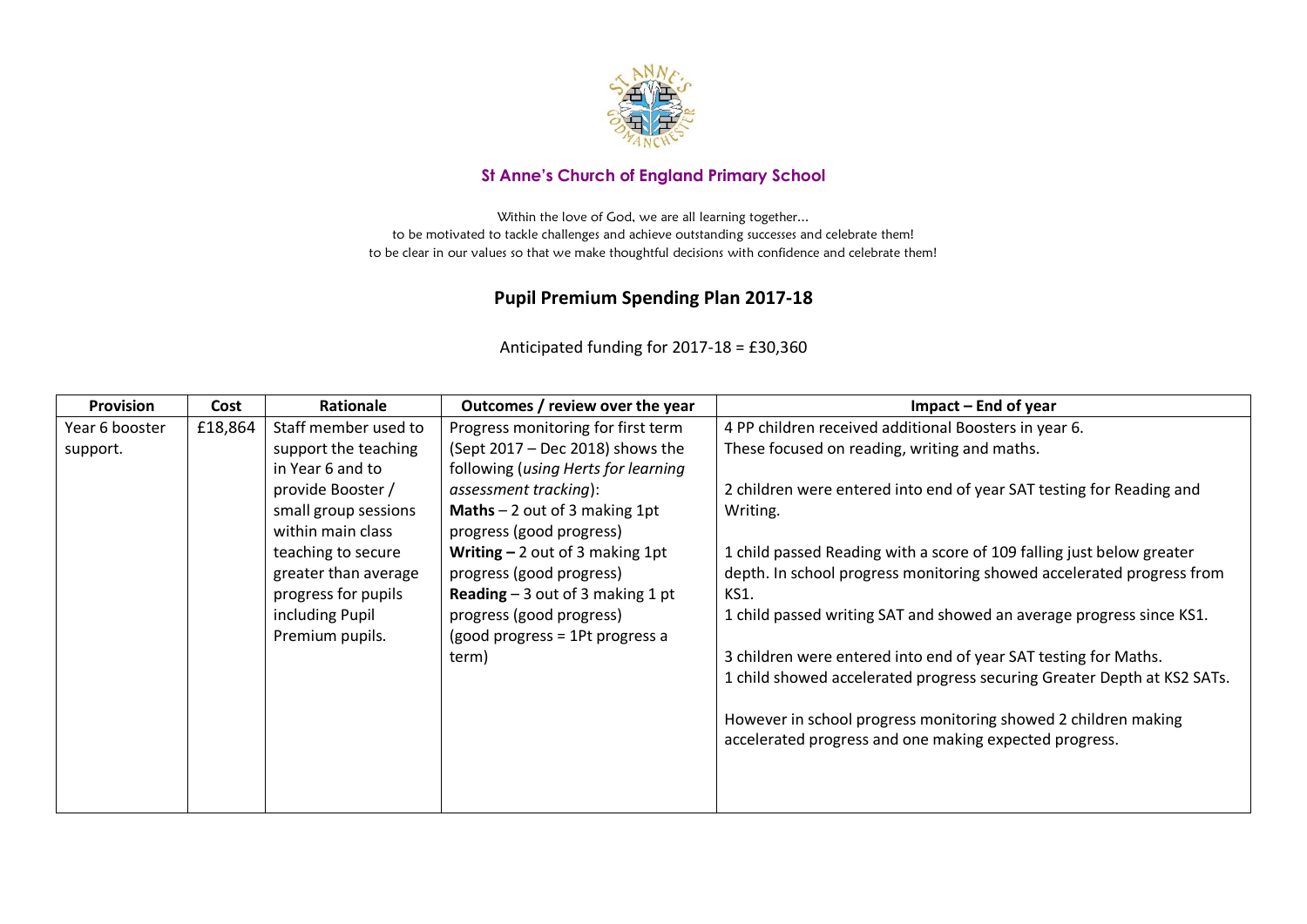| 'Eat and Learn'                                                                                     | £3,000 | Through feedback                                                                                                                                                                                                                                                                                                                                                                                                                                                                                                                           | In December 2017, the Eat and                                                                                                                                                                                                                                                                                                                                                                                                        |                                                                                                                                                                                                                                                                                                                                                                                                                                                                                                                        | Eat and learn is allowing children to read more and complete more                                                                                                                                                                                                                                                                                                                                                                                                                                            |
|-----------------------------------------------------------------------------------------------------|--------|--------------------------------------------------------------------------------------------------------------------------------------------------------------------------------------------------------------------------------------------------------------------------------------------------------------------------------------------------------------------------------------------------------------------------------------------------------------------------------------------------------------------------------------------|--------------------------------------------------------------------------------------------------------------------------------------------------------------------------------------------------------------------------------------------------------------------------------------------------------------------------------------------------------------------------------------------------------------------------------------|------------------------------------------------------------------------------------------------------------------------------------------------------------------------------------------------------------------------------------------------------------------------------------------------------------------------------------------------------------------------------------------------------------------------------------------------------------------------------------------------------------------------|--------------------------------------------------------------------------------------------------------------------------------------------------------------------------------------------------------------------------------------------------------------------------------------------------------------------------------------------------------------------------------------------------------------------------------------------------------------------------------------------------------------|
| - Early morning                                                                                     |        | gathered from                                                                                                                                                                                                                                                                                                                                                                                                                                                                                                                              | Learn sessions showed the                                                                                                                                                                                                                                                                                                                                                                                                            |                                                                                                                                                                                                                                                                                                                                                                                                                                                                                                                        | quizzes. On average children in Eat and Learn are completing twice the                                                                                                                                                                                                                                                                                                                                                                                                                                       |
|                                                                                                     |        | teaching staff and                                                                                                                                                                                                                                                                                                                                                                                                                                                                                                                         | following progress:                                                                                                                                                                                                                                                                                                                                                                                                                  | amount of comprehension quizzes than their peers.                                                                                                                                                                                                                                                                                                                                                                                                                                                                      |                                                                                                                                                                                                                                                                                                                                                                                                                                                                                                              |
| small group,<br>tutored sessions<br>focusing on<br>Reading and<br>specific targets<br>for children. |        | children the school<br>recognised that<br>reading at home is an<br>area that many<br>families require<br>support with. Parents<br>are carers are often<br>working later into the<br>school day and have<br>other responsibilities<br>at home which leads<br>to there being less<br>time for quality 1:1<br>reading with an adult.<br>The school tries to<br>support this by<br>identifying key<br>children where<br>reading progress is<br>slower than<br>expected.<br>Eat and Learn<br>provides an<br>opportunity for<br>children to have | All children (100%) taking part in<br>Eat and Learn since Sept 2017 have<br>made 1pt of progress in reading<br>during the first term (Sept - Dec<br>2017)<br>8 of the 15 children taking part in<br>Eat and Learn have taken AR<br>comprehension STAR tests. Results<br>show that reading ages of these 8<br>children have increased by an<br>average of 5 months in a 10 week<br>period. This shows good /<br>accelerated progress. | phonic knowledge.<br>of PP securely passed their Phonics this year.<br>moving into KS2 have obtained secure levels in phonics.<br>Impact of Eat and learn for PP across the school.<br>Impact on all children in receipt of PP.<br>Average progress in reading<br>56%<br>only attend on certain days<br>Impact on children having regular attendance at Eat and Learn.<br>Average Progress in Reading<br>83%<br>Average Progress in Reading<br>79%<br>Eat and Learn has the biggest impact on those children regularly | Eat and learn also supports the younger children in developing their<br>2018 Phonic results for year 1 show that 4 of the 5 children in receipt<br>All year 2 children passed the Phonic re take meaning 100% of children<br>Above average progress in reading<br>13%<br>Not all children offered Eat and Learn take up the opportunity. Some<br>Above average progress in reading<br>8%<br>Impact on Non SEND children in receipt of PP attending Eat and Learn<br>Above average progress in reading<br>14% |
|                                                                                                     |        | additional designated                                                                                                                                                                                                                                                                                                                                                                                                                                                                                                                      |                                                                                                                                                                                                                                                                                                                                                                                                                                      |                                                                                                                                                                                                                                                                                                                                                                                                                                                                                                                        | attending Eat and Learn. This needs to be considered for the future                                                                                                                                                                                                                                                                                                                                                                                                                                          |
|                                                                                                     |        | time and space to                                                                                                                                                                                                                                                                                                                                                                                                                                                                                                                          |                                                                                                                                                                                                                                                                                                                                                                                                                                      | planning of this intervention.                                                                                                                                                                                                                                                                                                                                                                                                                                                                                         |                                                                                                                                                                                                                                                                                                                                                                                                                                                                                                              |
|                                                                                                     |        | take part in                                                                                                                                                                                                                                                                                                                                                                                                                                                                                                                               |                                                                                                                                                                                                                                                                                                                                                                                                                                      |                                                                                                                                                                                                                                                                                                                                                                                                                                                                                                                        |                                                                                                                                                                                                                                                                                                                                                                                                                                                                                                              |
|                                                                                                     |        | independent reading                                                                                                                                                                                                                                                                                                                                                                                                                                                                                                                        |                                                                                                                                                                                                                                                                                                                                                                                                                                      |                                                                                                                                                                                                                                                                                                                                                                                                                                                                                                                        |                                                                                                                                                                                                                                                                                                                                                                                                                                                                                                              |
|                                                                                                     |        | or reading with an                                                                                                                                                                                                                                                                                                                                                                                                                                                                                                                         |                                                                                                                                                                                                                                                                                                                                                                                                                                      |                                                                                                                                                                                                                                                                                                                                                                                                                                                                                                                        |                                                                                                                                                                                                                                                                                                                                                                                                                                                                                                              |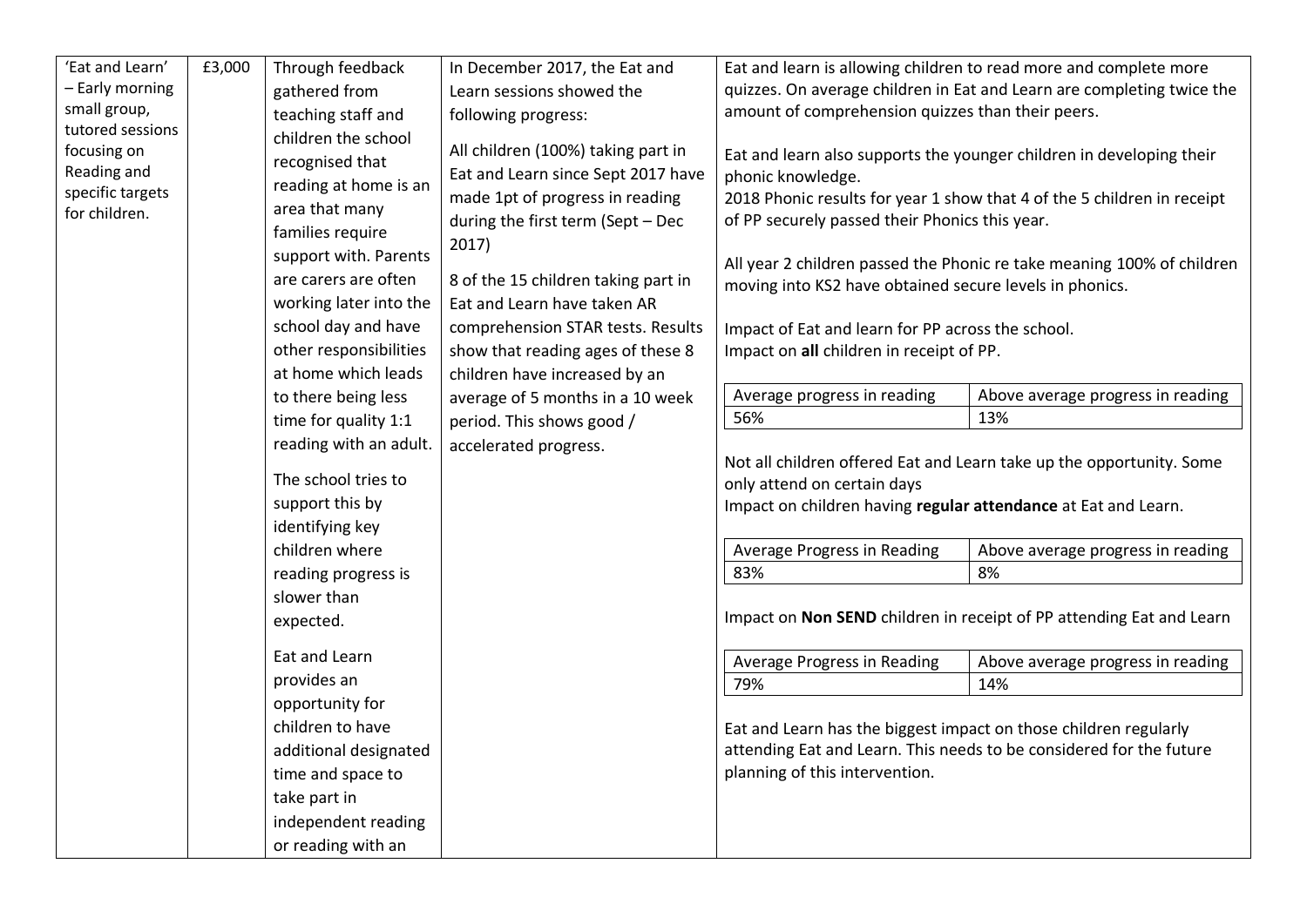|             |       | adult. These sessions     |                                     |                                                                            |
|-------------|-------|---------------------------|-------------------------------------|----------------------------------------------------------------------------|
|             |       | run from 8.30am           |                                     |                                                                            |
|             |       | until 8.55am 4            |                                     |                                                                            |
|             |       | mornings a week and       |                                     |                                                                            |
|             |       | staffed by qualified      |                                     |                                                                            |
|             |       | teaching assistants.      |                                     |                                                                            |
|             |       | Fruit and milk is         |                                     |                                                                            |
|             |       | provided for children     |                                     |                                                                            |
|             |       | who may have              |                                     |                                                                            |
|             |       | missed breakfast.         |                                     |                                                                            |
|             |       |                           |                                     |                                                                            |
|             |       | Eat and learn is          |                                     |                                                                            |
|             |       | monitored on a half       |                                     |                                                                            |
|             |       | termly basis to           |                                     |                                                                            |
|             |       | identify progress of      |                                     |                                                                            |
|             |       | reading for               |                                     |                                                                            |
|             |       | individuals taking        |                                     |                                                                            |
|             |       | part. The school          |                                     |                                                                            |
|             |       | provides staffing so      |                                     |                                                                            |
|             |       | that children can be      |                                     |                                                                            |
|             |       | invited to the group      |                                     |                                                                            |
|             |       | at any point during       |                                     |                                                                            |
|             |       | the year for any          |                                     |                                                                            |
|             |       | amount of time, to        |                                     |                                                                            |
|             |       | ensure that their full    |                                     |                                                                            |
|             |       | potential is reached.     |                                     |                                                                            |
|             |       |                           |                                     |                                                                            |
| Accelerated | £1500 | <b>Accelerated Reader</b> | <b>Impact of Accelerated Reader</b> | End of year results in reading across the school remain high and in some   |
| Reader      |       | scheme introduced         | scheme is highlighted above.        | year groups, have increased. This remains a strong area for the school and |
|             |       | across whole school       |                                     | in particular for children in receipt of PP.                               |
|             |       | during the course of      |                                     |                                                                            |
|             |       | the year. Initially       |                                     | The scheme is allowing children to practice comprehension skills at an     |
|             |       | starting in KS1 from      |                                     | early stage and then continuously throughout their time at St Annes. The   |
|             |       | September 2016 then       |                                     | scheme encourages discussion about books and stories and not just the      |
|             |       |                           |                                     | decoding of text and words.                                                |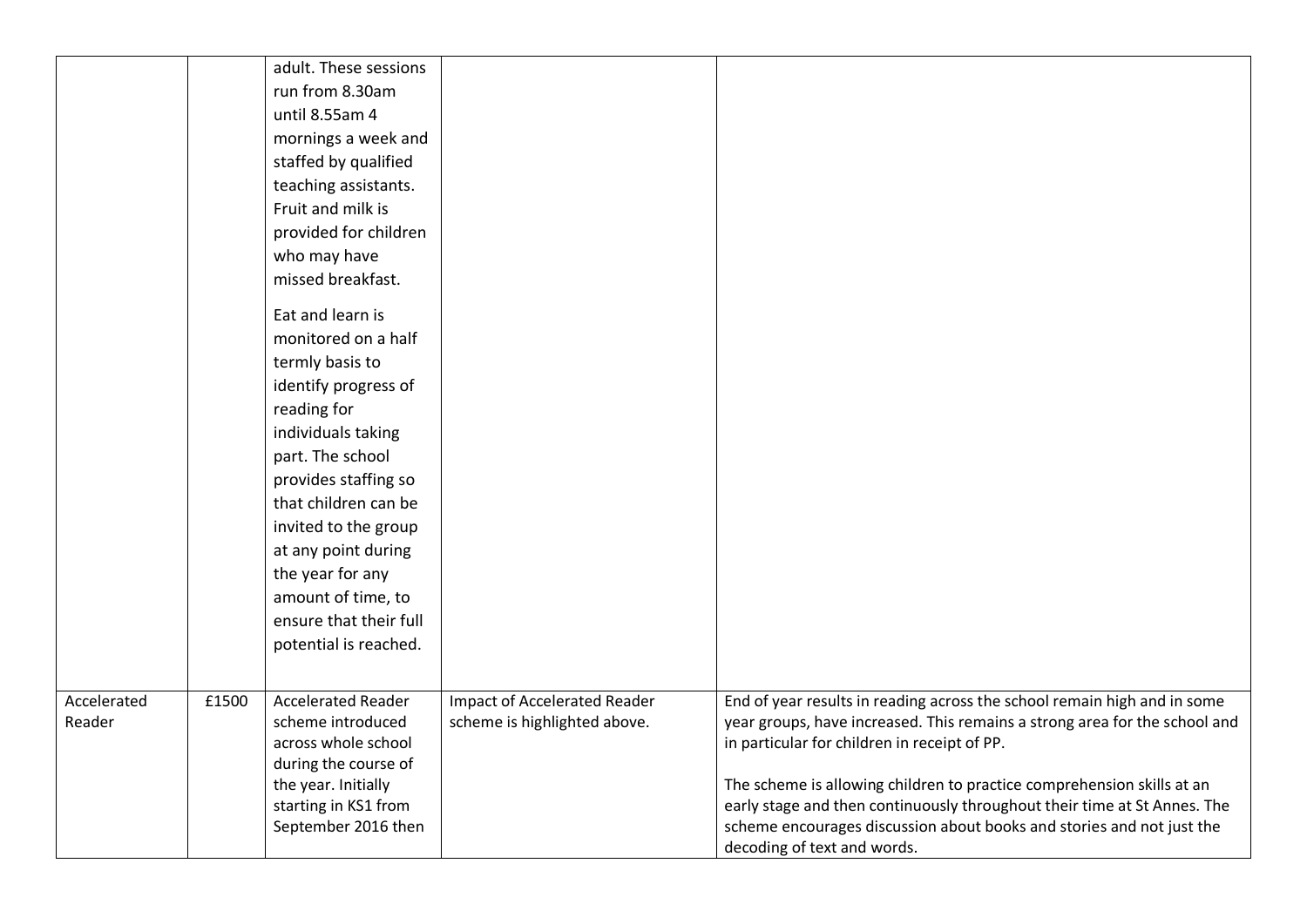|                                    |      | into KS2 in January<br>2017.<br>This scheme enables<br>children to read a<br>wider range of titles<br>and focuses on<br>reading                                                                                                                                                                                                                                                         |                                                                                                                                                                                                                                                                                                                                                                                                                                                                                       | year, than in previous years.<br>The scheme also incorporates the use of ICT and in young children<br>learning to type their names and recognise them.<br>Average progress of PP children across the school using AR. | More children in Reception were placed onto the AR scheme during the                                                                                                                                                           |
|------------------------------------|------|-----------------------------------------------------------------------------------------------------------------------------------------------------------------------------------------------------------------------------------------------------------------------------------------------------------------------------------------------------------------------------------------|---------------------------------------------------------------------------------------------------------------------------------------------------------------------------------------------------------------------------------------------------------------------------------------------------------------------------------------------------------------------------------------------------------------------------------------------------------------------------------------|-----------------------------------------------------------------------------------------------------------------------------------------------------------------------------------------------------------------------|--------------------------------------------------------------------------------------------------------------------------------------------------------------------------------------------------------------------------------|
|                                    |      | comprehension and<br>not just decoding. This<br>scheme enables<br>children to be<br>targeted on a weekly<br>basis and can enable<br>accelerated progress<br>in reading across both<br>key stages.                                                                                                                                                                                       |                                                                                                                                                                                                                                                                                                                                                                                                                                                                                       | Average progress in reading<br>56%<br>with Eat and Learn will have the biggest impact on children's reading<br>moving forward.                                                                                        | Above average progress in reading<br>13%<br>The use of AR needs to be focused on targeted children. This combined                                                                                                              |
| <b>Additional ICT</b><br>equipment | £500 | Continual updating of<br>ICT equipment to<br>support learning in all<br>areas but specifically<br>maths and reading.<br>Some lap tops used<br>specifically to support<br>writing in upper KS2.<br>This equipment also<br>allows children who<br>do not have access to<br>resources at home, to<br>become more familiar<br>with touch screens,<br>keyboards and using<br>ICT in general. | Laptops and tablets are available<br>before school and at lunchtimes for<br>children to access the online learning<br>such as Skoolbo and accelerated<br>reader.<br>The use of laptops is being used in<br>yr6 to encourage children who have<br>difficulties with writing, to produce<br>work where the focus is on content<br>and not handwriting and spelling.<br>Feedback from teacher within yr6 is<br>that children are more willing to<br>participate in longer writing tasks. | Evidence from year 6 writing shows that children who struggled with<br>knowledge and abilities.                                                                                                                       | handwriting were able to use lap tops to produce some pieces of work.<br>From moderation, it was proved that this enabled children to focus on the<br>structure of the pieces of work resulting in more evidence of children's |
| Additional<br>books to<br>enhance  | £500 | Additional books have<br>been purchased to<br>ensure each child can                                                                                                                                                                                                                                                                                                                     | A total of 300 additional titles have<br>been purchased since September<br>2017 to ensure there is a greater                                                                                                                                                                                                                                                                                                                                                                          | reading. This has supported the good end of year results for reading                                                                                                                                                  | Wider range of books has provided children with a more varied diet of                                                                                                                                                          |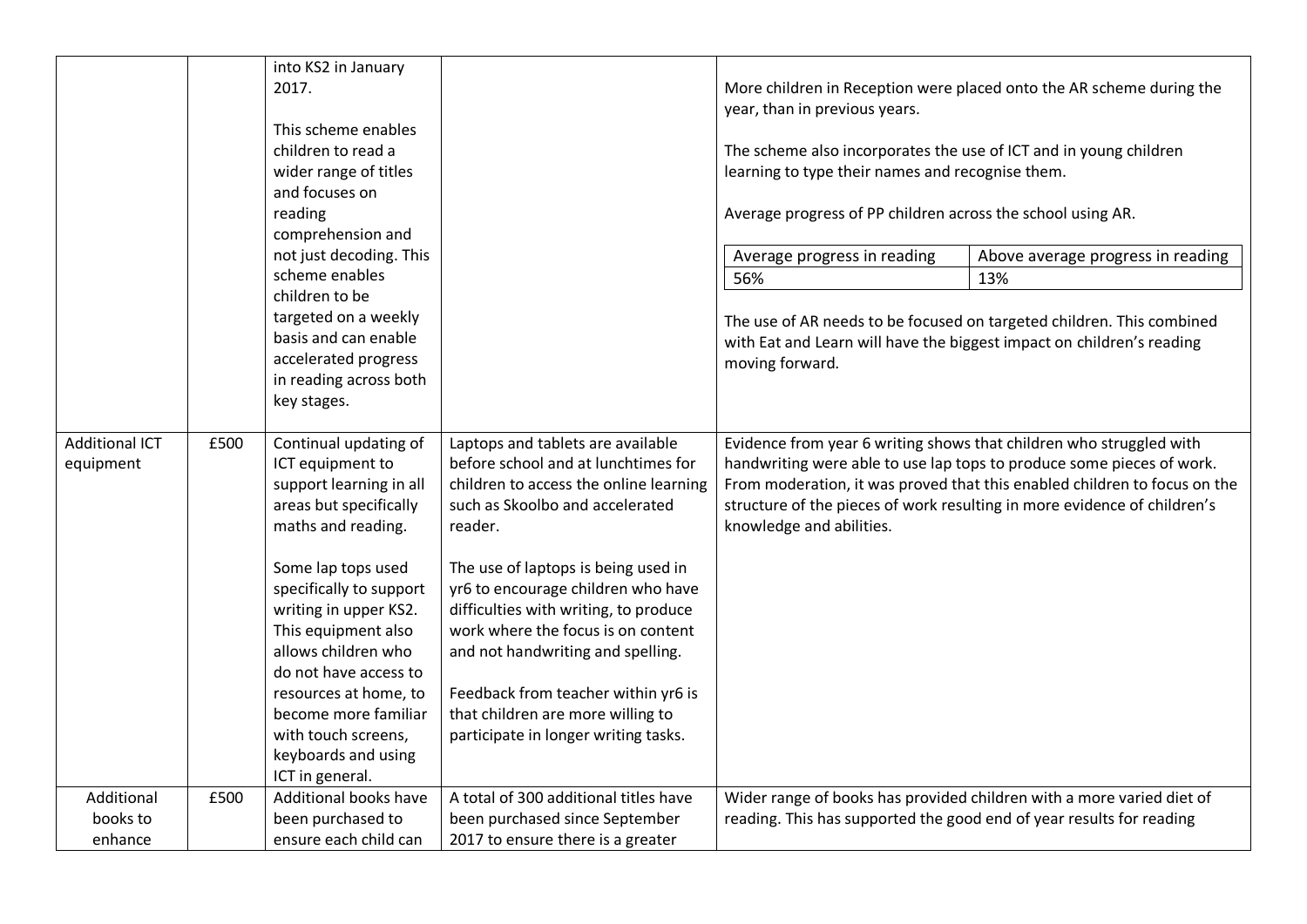| reading scheme          |      | access a range of titles | range of titles for children to read   | across the school and the narrowing of the gap in reading between          |
|-------------------------|------|--------------------------|----------------------------------------|----------------------------------------------------------------------------|
| and to appeal to        |      | from a range of          | from.                                  | children in receipt of PP and their peers.                                 |
| reluctant               |      | authors and genres.      |                                        |                                                                            |
| readers.                |      | This provides children   | Pupils were asked to compile lists of  |                                                                            |
|                         |      | with a richer diet of    | favourite authors and titles to        |                                                                            |
|                         |      | reading material and     | ensure that some of the new books      |                                                                            |
|                         |      | engages more             | were specific to children's interests. |                                                                            |
|                         |      | reluctant readers.       | Research was also carried out into     |                                                                            |
|                         |      |                          | new titles to ensure that the school's |                                                                            |
|                         |      |                          | reading books also featured some of    |                                                                            |
|                         |      |                          | the latest books to be published.      |                                                                            |
| <b>Sensory Circuits</b> | £900 | Over 20% of our Pupil    | Through teacher feedback and           | Numbers attending this group have tailed off over the year. There have     |
|                         |      | Premium children         | observations of children, children     | been some adjustments made and a full review of the program.               |
|                         |      | also have some form      | taking part in sensory circuits enter  |                                                                            |
|                         |      | of Special Educational   | class in the morning more settled      | This group may be replaced next year.                                      |
|                         |      | Need and are             | and ready to learn.                    |                                                                            |
|                         |      | included on the SEN      |                                        | There is evidence that the remaining children benefit from having a        |
|                         |      | register. Some of        | Class teachers have commented on       | calming activity before school. However this may be presented in a         |
|                         |      | these children have      | improved attention span of specific    | different way in September. Ideas are Yoga and Meditation.                 |
|                         |      | sensory needs.           | children.                              |                                                                            |
|                         |      | Sensory Circuits is      |                                        |                                                                            |
|                         |      | provided before the      | Positive feedback from parents has     |                                                                            |
|                         |      | school day (and after    | shown that they are keen for their     |                                                                            |
|                         |      | lunch for some           | children to take part in the group     |                                                                            |
|                         |      | children). This          | and that the children enjoy the        |                                                                            |
|                         |      | programme helps          | sessions.                              |                                                                            |
|                         |      | these children to        |                                        |                                                                            |
|                         |      | settle and approach      |                                        |                                                                            |
|                         |      | their learning with a    |                                        |                                                                            |
|                         |      | much improved,           |                                        |                                                                            |
|                         |      | calmer attitude.         |                                        |                                                                            |
| Milk and fruit          |      |                          |                                        |                                                                            |
|                         | £450 | All Pupil Premium        | Observations of children's             | This element ensures that children are able to eat a snack during the      |
|                         |      | children receive daily   | engagement and well-being which        | day and there is continued evidence that this is needed.                   |
|                         |      | fruit and milk at        | form part of our Pupil Premium         |                                                                            |
|                         |      | break time at no cost    | Monitoring show good                   | The school is about to take over the catering in school. Part of this will |
|                         |      | to the parents. The      | engagement in the time                 | be a new 'Tuck Shop' every break time. It is planned that as well as the   |
|                         |      | successful education     | immediately after break. Additional    |                                                                            |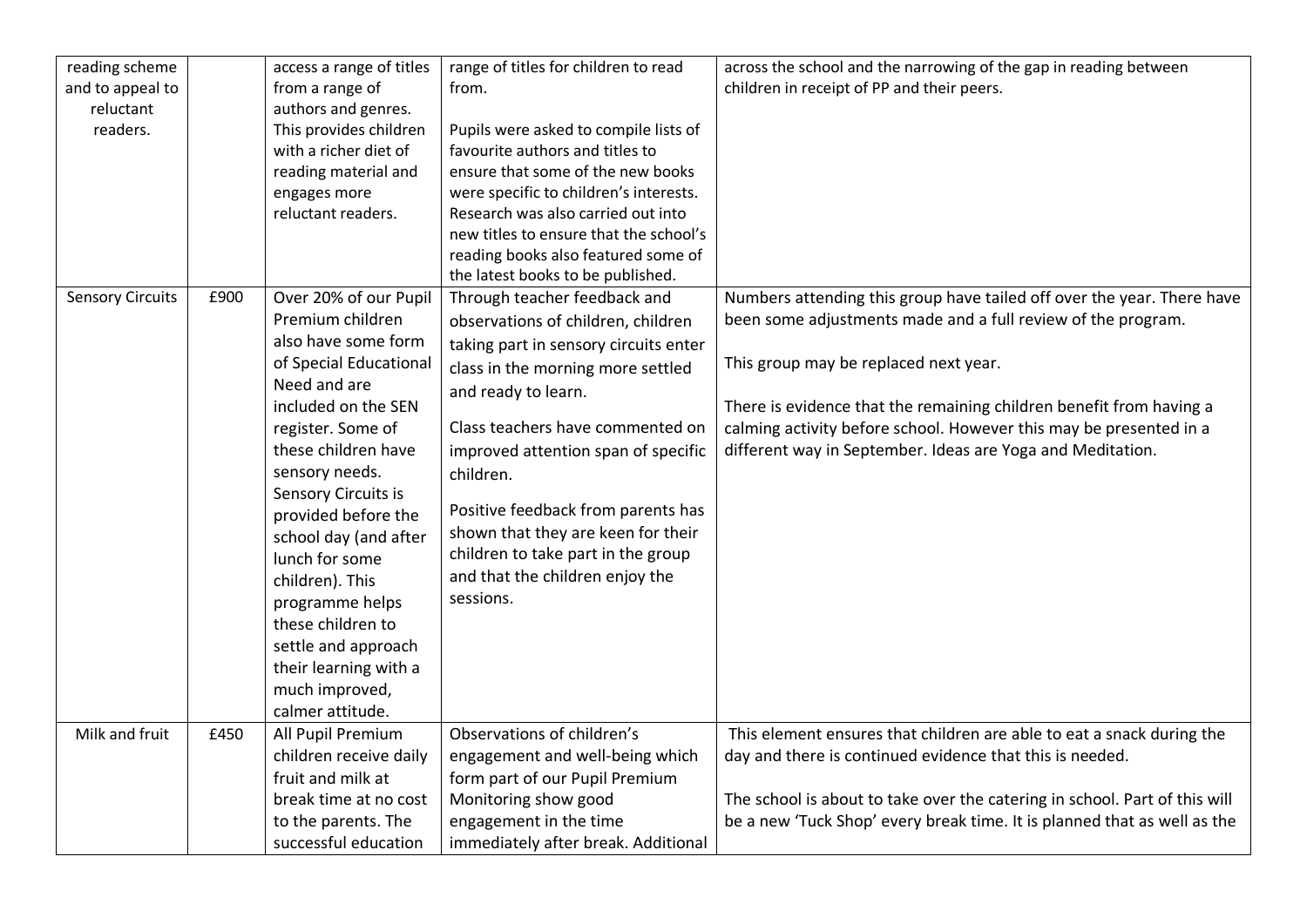|                  |       | of a child requires a        | Fruit and Milk is also offered during | fruit and milk, Tuck Shop will also be available free of charge to            |
|------------------|-------|------------------------------|---------------------------------------|-------------------------------------------------------------------------------|
|                  |       | holistic view. For a         | the Eat and Learn sessions in the     | children in receipt of PP.                                                    |
|                  |       | child to be ready to         | morning for all children. This        |                                                                               |
|                  |       | learn they must be           | supplements children's breakfasts.    |                                                                               |
|                  |       | well-nourished and           |                                       |                                                                               |
|                  |       | hydrated. Missing out        |                                       |                                                                               |
|                  |       | on this provision            |                                       |                                                                               |
|                  |       | would also be                |                                       |                                                                               |
|                  |       | detrimental to a             |                                       |                                                                               |
|                  |       | disadvantaged child's        |                                       |                                                                               |
|                  |       | self-esteem.                 |                                       |                                                                               |
| School trips and | £1500 | <b>Pupil Premium funding</b> | Pupil Premium funded places for yr6   | Various trips and the residential, were offered to children in receipt of PP  |
| residential      |       | is used to support the       | Children on this year's residential   | at a subsidised rate. This allowed children to attend that may not be able    |
|                  |       | cost of the yr6              | trip to an outdoor activity centre.   | to afford to.                                                                 |
|                  |       | residential trip which       | The timing of the trip was changed    |                                                                               |
|                  |       | provides children an         | to be at the start of the school year | Trips are varied and relate to topic being taught in the class. It allows all |
|                  |       | experiences away             | enabling children to bond and         | children to have the opportunity to take part in these enhanced learning      |
|                  |       | from home where              | become a team early on as well as     | experiences.                                                                  |
|                  |       | they can tackle new          | providing a safe place to tackle new  |                                                                               |
|                  |       | challenges and               | challenges and instil confidence for  | The whole school pantomime trip will be arranged again in Dec 2018 as all     |
|                  |       | develop social,              | the year ahead and beyond.            | staff agree that feedback from the children was very positive. Later in the   |
|                  |       | emotional and                |                                       | year we held our first Arts Week and it was clear that children were more     |
|                  |       | communication skills.        | All children in year 1 to 6 were      | willing and confident to get involved with a variety of Art activities        |
|                  |       |                              | offered a place on the end of term    | including drama.                                                              |
|                  |       | Where school trips are       | trip to the Pantomime in              |                                                                               |
|                  |       | arranged, parents and        | Peterborough. Over 175 children       | Next year we will also be supporting the cost of Rocksteady for children in   |
|                  |       | carers are asked for         | took part in this trip which enabled  | support of PP. Early signups to the scheme show there is a great deal of      |
|                  |       | donations towards the        | many to experience live theatre for   | interest from all children and we would not want the cost to be a barrier     |
|                  |       | costs, however Pupil         | the first time. Pupil Premium was     | to involvement.                                                               |
|                  |       | Premium funding is           | used to help towards the cost of the  |                                                                               |
|                  |       | used to fund specific        | entrance price for specific children  |                                                                               |
|                  |       | children in being able       | and families which enabled them to    |                                                                               |
|                  |       | to take part in these        | attend.                               |                                                                               |
|                  |       | activities.                  |                                       |                                                                               |
|                  |       |                              |                                       |                                                                               |
|                  |       | These trips can help to      |                                       |                                                                               |
|                  |       | support and enhance          |                                       |                                                                               |
|                  |       | children's learning on       |                                       |                                                                               |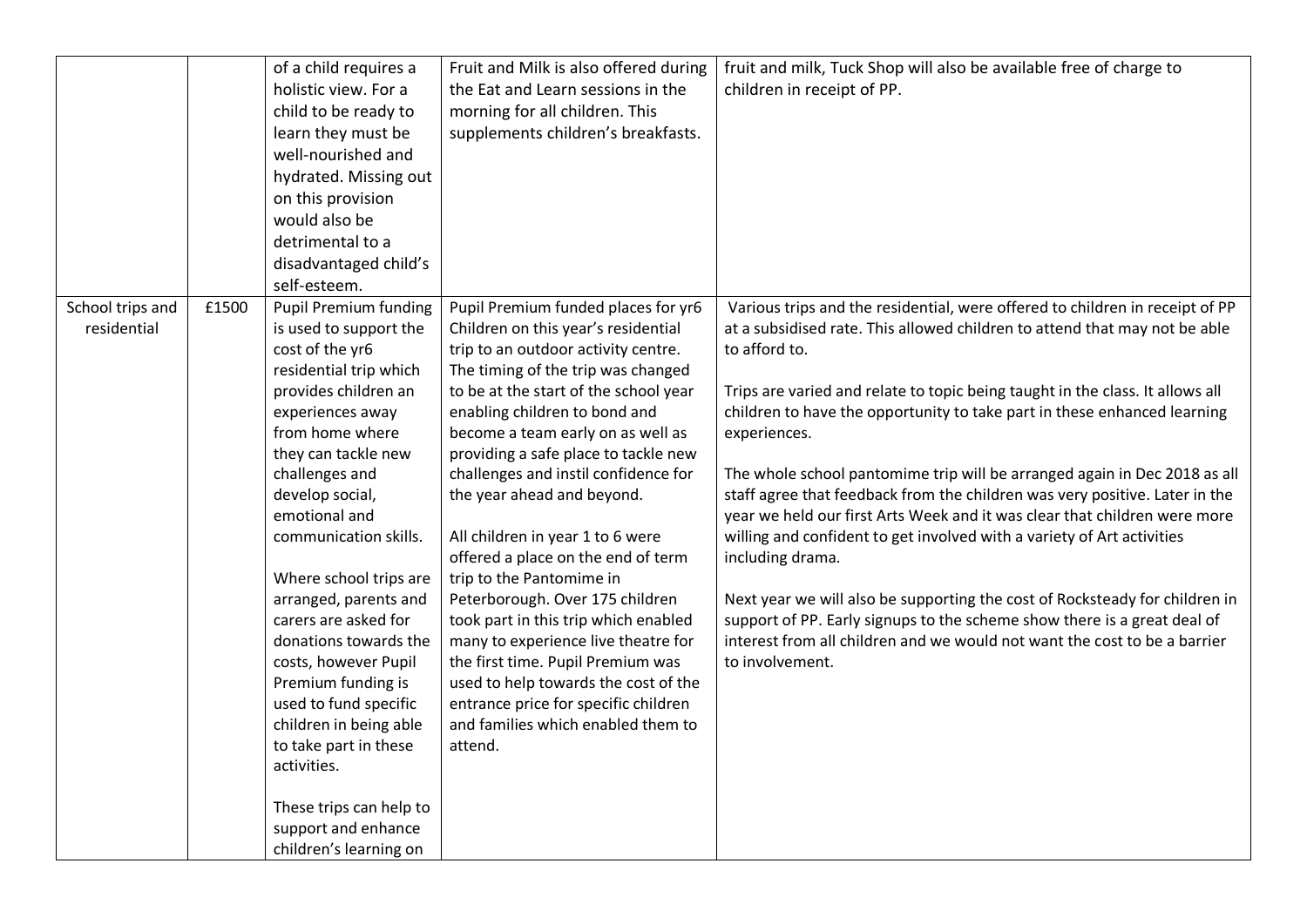|                                      |       | specific topic areas<br>throughout the year.<br>The school provides<br>support so that all<br>children have access<br>to these activities.                                                                                                                                                                      |                                                                                                                                                                                                                                                                                                                                                                                                                                                                                                                                                                                                                               |                                                                                                                                                                                                                                                                                                                                                                                                                                                                                                                                                                                                                                        |
|--------------------------------------|-------|-----------------------------------------------------------------------------------------------------------------------------------------------------------------------------------------------------------------------------------------------------------------------------------------------------------------|-------------------------------------------------------------------------------------------------------------------------------------------------------------------------------------------------------------------------------------------------------------------------------------------------------------------------------------------------------------------------------------------------------------------------------------------------------------------------------------------------------------------------------------------------------------------------------------------------------------------------------|----------------------------------------------------------------------------------------------------------------------------------------------------------------------------------------------------------------------------------------------------------------------------------------------------------------------------------------------------------------------------------------------------------------------------------------------------------------------------------------------------------------------------------------------------------------------------------------------------------------------------------------|
| Access to extra<br>school activities | £700  | <b>Pupil Premium funding</b><br>helps to support<br>children to take part in<br>after school activities<br>including a variety of<br>sports clubs. This<br>encourages children to<br>keep fit and healthy<br>and helps them to<br>build upon their social<br>skills and support their<br>peer to peer networks. | Pupil Premium funding has helped<br>to provide access to afterschool<br>clubs for specific children enabling<br>them to take part in activities<br>alongside their peers.<br>Support has been offered for a group<br>of children to attend the schools out<br>of school club. These targeted<br>children have been given this<br>opportunity to enable them more<br>access to social skill development<br>through interaction with a wider<br>group of children than those just<br>within their class. This is helping to<br>improve language in these children<br>as well as social communication and<br>interaction skills. | Continued support is given to children who wish to take part in<br>extracurricular school activities.<br>There is continued feedback that this has had impact in confidence<br>building and social emotional skills. This allows children to be more<br>confident in class and within their learning.<br>23% of children in receipt of PP require financial support to attend OSC.<br>Activities improved social emotional development and self-esteem.<br>27% of children in receipt of PP have received financial support to attend<br>after school clubs and activities to improve self-esteem and social<br>emotional development. |
| Pastoral support<br>/ counselling    | £2000 | At St Annes, we<br>strongly believe that<br>a child cannot learn<br>well, let alone<br>achieve their<br>potential, unless they<br>are at a point of well-<br>being which allows<br>them to. This holistic<br>view is an extremely<br>important part of the                                                      | There are various different support<br>methods that are on offer from the<br>Pastoral Leader. These include:<br>-Family consultation work, advising<br>and supporting families at as a whole<br>if there are issues concerning a<br>child's wellbeing.<br>- 1:1 Direct work with a child. This<br>may involve play therapy and<br>counsellor sessions                                                                                                                                                                                                                                                                         | 73% of families in receipt of PP have received various forms of Family<br>consultation work. This may be short or long term depending on the<br>family's needs.<br>27% of children in receipt of PP have had 1:1 direct work with the Pastoral<br>leader. This is usually initially for a 6 week period but can be extended if it<br>is felt necessary.<br>100% of families in receipt of PP have received light supervision from the<br>pastoral leader. This can be in the form of monitoring at playtimes and                                                                                                                       |